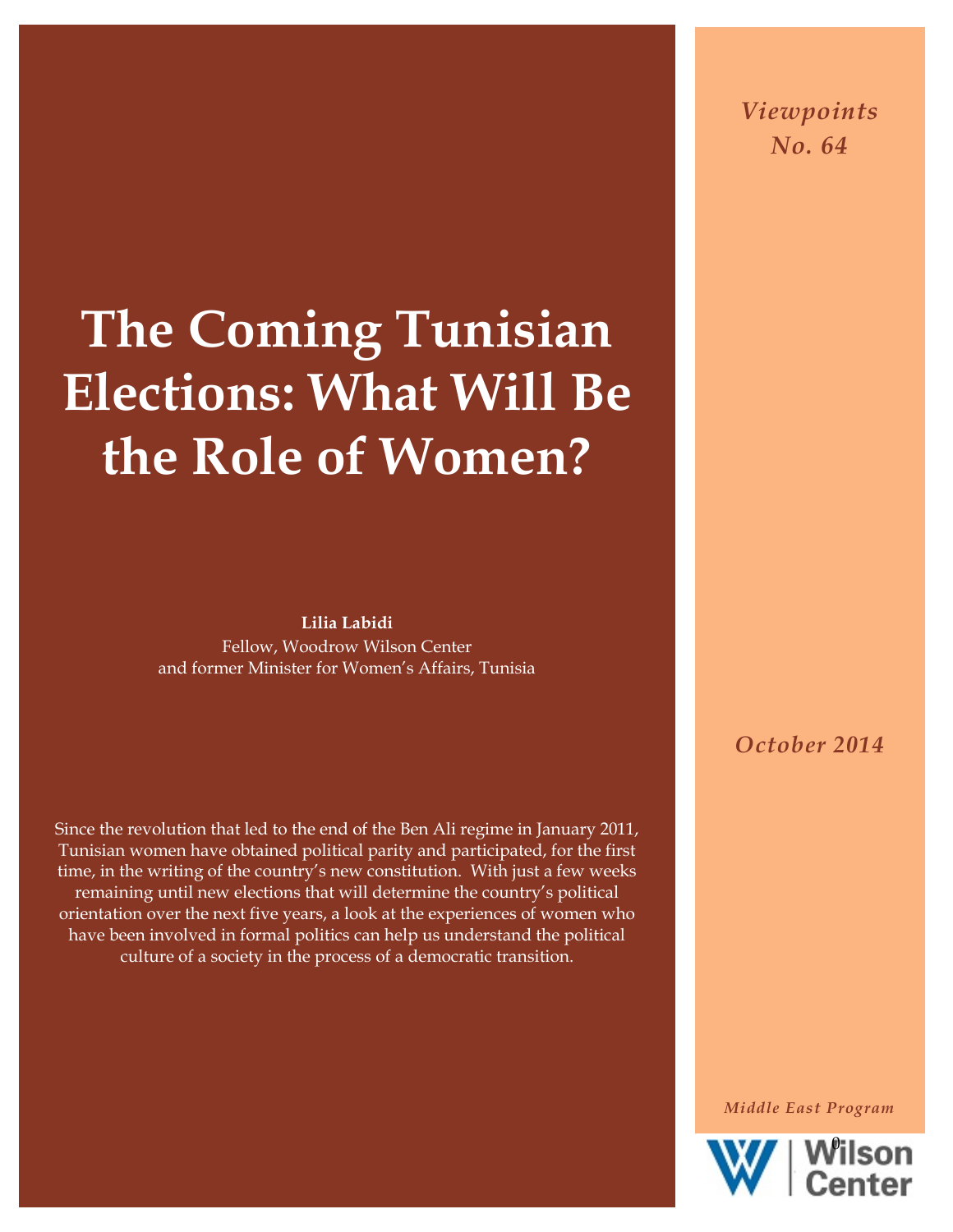**~ ~ ~ ~ ~ ~ ~ ~ ~**

Starting October 26, Tunisia will be holding parliamentary and presidential elections over the course of several weeks that will determine the political orientation of the country for the next five years. A question haunting all political parties is how women are going to vote in this democratic transition. These women have benefitted from the most progressive personal status code in the region with regard to women's rights since Tunisia's independence in 1956; this code abolished polygamy, instituted judicial divorce, established equal pay for equal work, and improved healthcare and access to education. Women gained the right to vote in 1959, and since the Tunisian revolution, they have conquered fear, exercised their freedom to hold meetings and demonstrations, and contributed to a new constitution that enshrined "equality" between men and women, rather than a "complementarity" relationship.

Tunisia's political parties have learned to accommodate the political parity adopted in March 2011 by the High Authority for the Realization of the Aims of the Revolution, Political Reform, and Democratic Transition. This decision obliged the parties to alternate women and men on their election lists, despite the parties having relatively few women among their members.

For the 2014 elections, women voters outnumbered men among newly registered voters. Among the 13,000 parliamentary candidates, 47 percent are women. Under the pressure of feminists and women's associations, the political parties were pushed to put more women at the head of their election lists; women constitute 11.26 percent of the heads of lists in 2014 compared to 7 percent in 2011. This increase of more than 50 percent seems to indicate that the parties have understood that the presence of women as the heads of lists might attract women voters.

Data for 13 major political parties show the number of women at the heads of the lists of these parties to be, in decreasing order, 10 for the coalition called the Union pour la Tunisie (UPT), 7 for Congrès pour la République, 6 for Courant Démocratique, 5 for Afek Tounes, 5 for Front Populaire, 5 for Ettakatol, 4 for Al Joumhouri, 4 for Al Mubadara, 3 for Ennahdha, 3 for Nidaa Tounes, 2 for Mouvement Destourien, and 1 for Alliance démocratique. None of these parties had a woman as heads of the lists in the 6 districts of Le Kef, Kairouan, Tataouine, Kasserine, Gafsa, and Tozeur. And Ennahdha and Nidaa Tounes—the two strongest and politically polarizing parties—are among those with the fewest number of women as heads of lists, contrasting with their discourse that aims to attract women.

Overall, women who have been active in associations that were feminist, cultural, and/or social have become increasingly politicized. They have joined political parties but then left them when the parties did not respond to their aspirations. They have also publicly supported a candidate and then withdrawn their support in favor of another, have chosen parties that offer better opportunities for leadership, and have become candidates in legislative and presidential elections.

Yet some aspects of recent political behavior toward women are similar to those observed under former Tunisian president Zine El Abidine Ben Ali, and even during the elections of 2011. This included widespread misogyny that was reflected in attacks on women by political parties and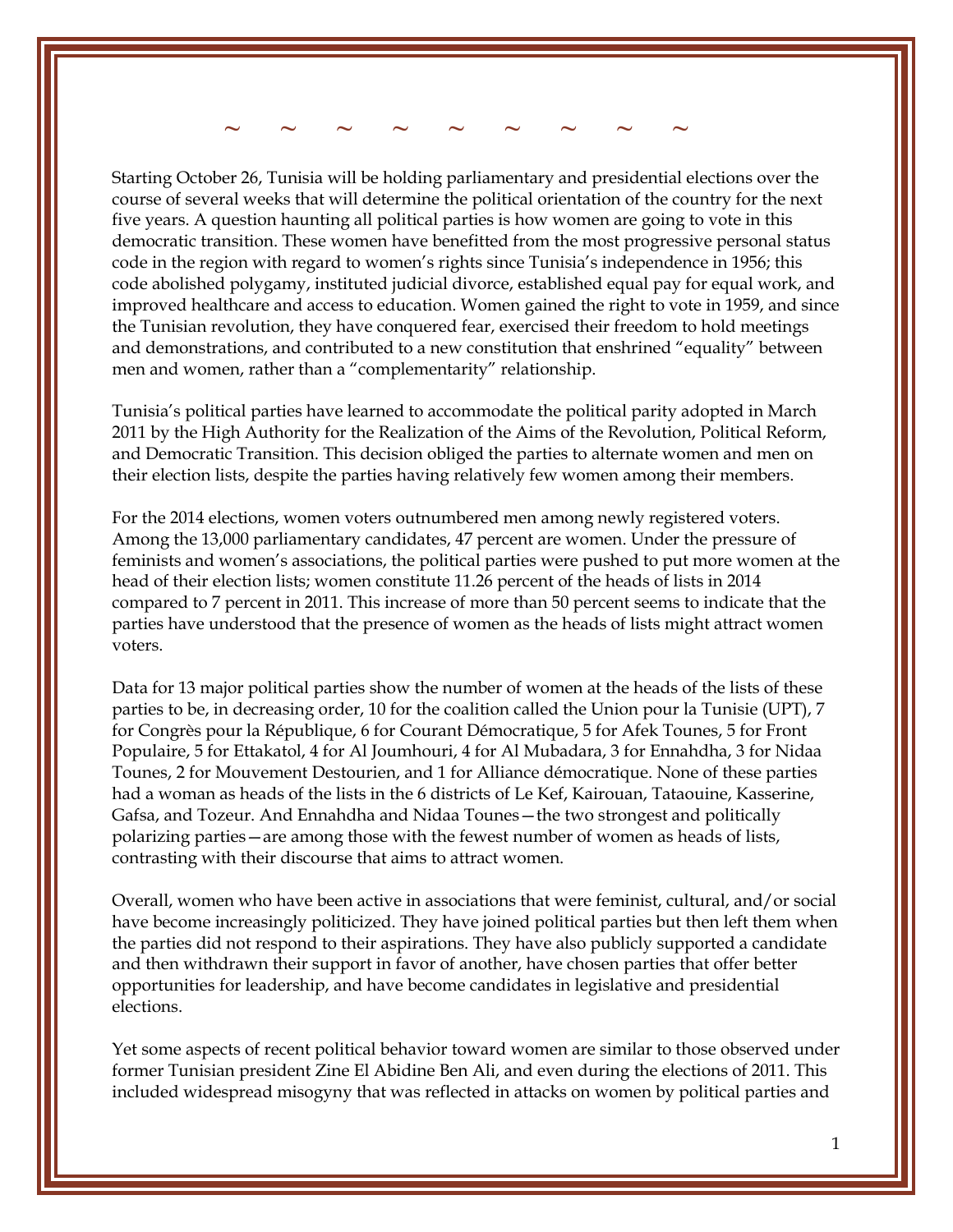the media, including the absence of women in the media and on television programs, and the lack of discussion of economic questions.

Among recent developments causing concern, in part because they contribute to political tensions, are:

- political polarization between the two main political parties;
- a "political nomadism" that has seen many figures switching parties;
- a scattering of votes among the many smaller political parties;
- the high number of acts of political vandalism related to the elections—in one week more than 700 were counted in greater Tunis and approximately 100 in the Kef region a number that is likely to increase in the coming weeks during the election period;
- the return of youth who have gone to fight in Syria and Iraq raising the fear that this will lead to attacks within Tunisia; the risk of paralysis in economic and political life, in part as a result of pressure put on the transitional government by trade union groups demanding wage increases and also a general disaffection of Tunisians toward the political process, which may lead to a low election turnout;
- and finally, the threat by some political parties that they will not accept the election results arguing that corruption and secret agreements delegitimize the process.

And all this is taking place in a context where the media, the judicial system, and the police are still in the hands of people from the former regime.

However, there are significant new aspects that are grounds for some optimism. Among these are the increase in the number of women candidates who are the heads of lists; the resignation of women and youth from political parties that did not express values of dignity and democracy, which were central demands of the revolution; and the appearance of the niqab on election posters and/or the absence of photographs for some women candidates and in some cases for all candidates.

We also see efforts made toward a more inclusive political system. Ennahda has abstained from presenting a presidential candidate despite being the strongest Tunisian party because it says it wants a consensus government rather than a government dominated by one party. And there are several presidential candidates from Le Rassemblement Constitutionnel Démocratique, who were prohibited from political activity in 2011. All these factors, including perhaps above all, the greater political activism of women, testify to the cultural and political upheaval that has occurred since the onset of the "Arab Spring" in Tunisia. Such factors provide Tunisians with some hope that the transition will indeed lead to a democratic form of government.

**~ ~ ~ ~ ~ ~ ~ ~ ~**

*The opinions expressed herein are those of the author and do not reflect those of the Wilson Center.*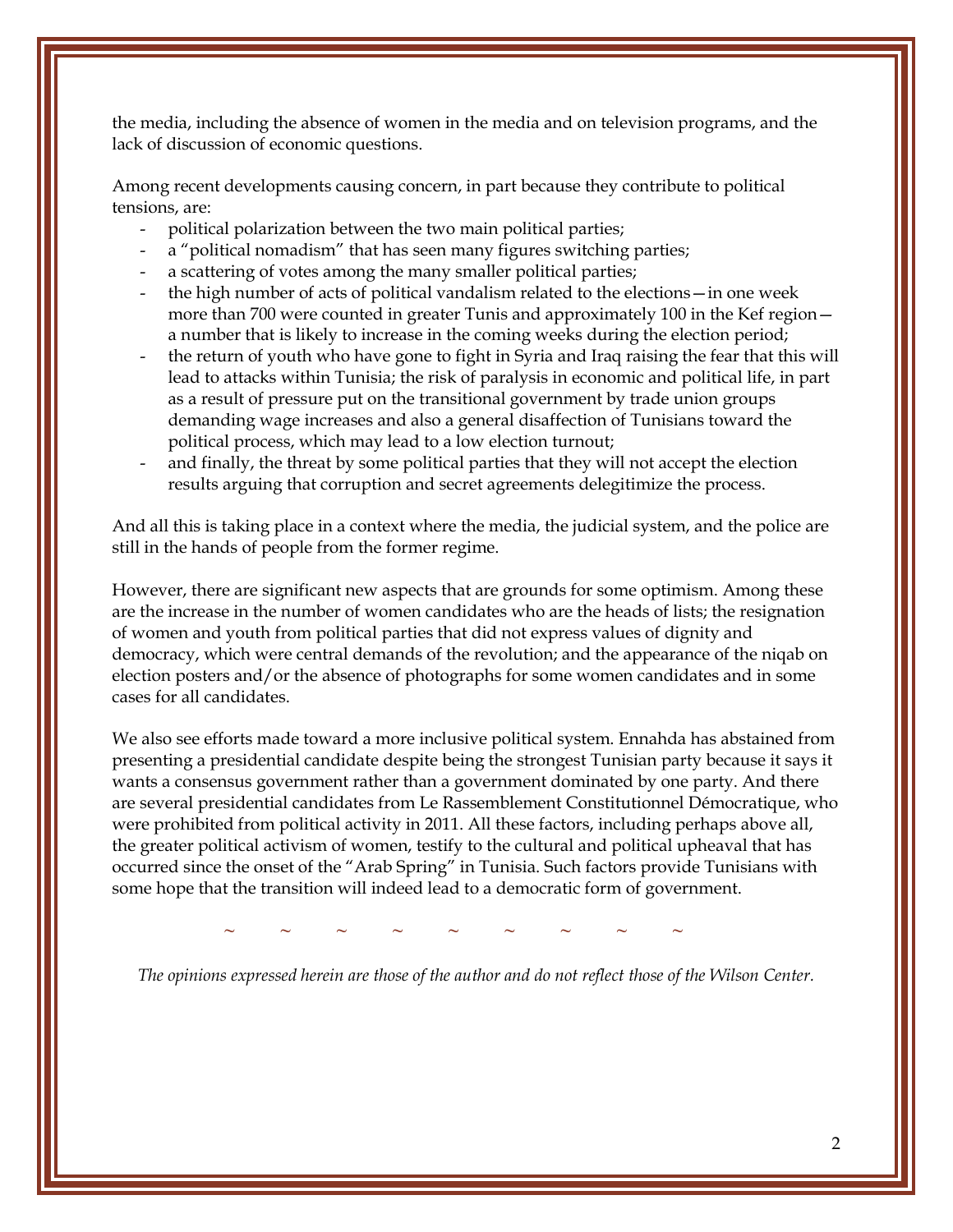## *Viewpoints* **Series**

[Tunisia's Islamists Struggle to Rule](http://www.wilsoncenter.org/publication/tunisia%E2%80%99s-islamists-struggle-to-rule) Viewpoints No. 1 (April 2012) by David Ottaway

[Fostering the Next Generation](http://www.wilsoncenter.org/publication/fostering-the-next-generation) Viewpoints No. 2 (April 2012) by Moushira Khattab

[Algeria's Islamists Crushed in First Arab Spring Elections](http://www.wilsoncenter.org/publication/algeria%E2%80%99s-islamists-crushed-first-arab-spring-elections) Viewpoints No. 3 (May 2012) by David Ottaway

[Syrian Refugees: Lessons from Other Conflicts and Possible](http://www.wilsoncenter.org/publication/syrian-refugees-lessons-other-conflicts-and-possible-policies)  [Policies](http://www.wilsoncenter.org/publication/syrian-refugees-lessons-other-conflicts-and-possible-policies) Viewpoints No. 4 (updated August 2012) by Rochelle A. Davis

[Morocco's Islamists: In Power Without Power](http://www.wilsoncenter.org/publication/morocco%E2%80%99s-islamists-power-without-power) Viewpoints No. 5 (August 2012) by David Ottaway

[The Arab Awakening: Is Democracy a Mirage?](http://www.wilsoncenter.org/publication/the-arab-awakening-democracy-mirage) Viewpoints No. 6 (August 2012) by Roberto Toscano, Moushira Khattab, Fatima Sbaity Kassem, and Daniel Brumberg

[Iran is Reversing its Population Policy](http://www.wilsoncenter.org/publication/iran-reversing-its-population-policy)  Viewpoints No. 7 (August 2012) by Farzaneh Roudi

[Voting as a Powerful Tool for Women](http://www.wilsoncenter.org/publication/voting-powerful-tool-for-women)  Viewpoints No. 8 (October 2012) by Hanin Ghaddar

[The Uncertain Fate of U.S.-Egyptian Relations](http://www.wilsoncenter.org/publication/the-uncertain-fate-us-egyptian-relations) Viewpoints No. 9 (November 2012) by David Ottaway

[The Demons Besieging Lebanon: Iran's Tighter Grip](http://www.wilsoncenter.org/publication/the-demons-besieging-lebanon-iran%E2%80%99s-tighter-grip)  Viewpoints No. 10 (November 2012) by Hanin Ghaddar

[Iran's Nuclear Program: A Change in the Winds?](http://www.wilsoncenter.org/publication/iran%E2%80%99s-nuclear-program-shift-the-winds)  Viewpoints No. 11 (November 2012) by Shaul Bakhash

[Has the Arab Spring Lived Up to Expectations?](http://www.wilsoncenter.org/publication/has-the-arab-spring-lived-to-expectations) Viewpoints No. 12 (December 2012) by Various Authors

[Reflections on the Adoption of UNGA Resolution Banning](http://www.wilsoncenter.org/publication/reflections-the-adoption-unga-resolution-banning-female-genital-mutilation)  [Female Genital Mutilation](http://www.wilsoncenter.org/publication/reflections-the-adoption-unga-resolution-banning-female-genital-mutilation) Viewpoints No. 13 (January 2013) by Moushira Khattab

[In 2013, Rise of the Right in Elections Across the Mideast](http://www.wilsoncenter.org/publication/2013-rise-the-right-elections-across-the-mideast) Viewpoints No. 14 (January 2013) by Robin Wright

[Women's Rights Under Egypt's Constitutional Disarray](http://www.wilsoncenter.org/publication/women%E2%80%99s-rights-under-egypt%E2%80%99s-constitutional-disarray) Viewpoints No. 15 (January 2013) by Moushira Khattab

[Repression's Diminishing Returns: The Future of Politics in](http://www.wilsoncenter.org/publication/repression%E2%80%99s-diminishing-returns-the-future-politics-egypt)  [Egypt](http://www.wilsoncenter.org/publication/repression%E2%80%99s-diminishing-returns-the-future-politics-egypt) Viewpoints No. 16 (January 2013) by Joshua Stacher

[Mali: The Time for Dithering is Over](http://www.wilsoncenter.org/publication/mali-the-time-for-dithering-over) Viewpoints No. 17 (January 2013) by David Ottaway

[Iran's Pivotal Presidential Election](http://www.wilsoncenter.org/publication/iran%E2%80%99s-pivotal-presidential-election) Viewpoints No. 18 (January 2013) by Shaul Bakhash

[Young Saudis and The Kingdom's Future](http://www.wilsoncenter.org/publication/young-saudis-and-the-kingdom%E2%80%99s-political-future) Viewpoints No. 19 (February 2013) by Caryle Murphy

[Sanctions and Medical Supply Shortages in Iran](http://www.wilsoncenter.org/publication/sanctions-and-medical-supply-shortages-iran) Viewpoints No. 20 (February 2013) by Siamak Namazi

[The Nuclear Issue: Why is Iran Negotiating?](http://www.wilsoncenter.org/publication/the-nuclear-issue-why-iran-negotiating) Viewpoints No. 21 (February 2013) by Bijan Khajehpour, Alireza Nader, Michael Adler

[The Syrian Refugee Crisis is Pushing Lebanon to the Brink](http://www.wilsoncenter.org/publication/the-syrian-refugee-crisis-pushing-lebanon-to-the-brink) Viewpoints No. 22 (February 2013) by Amal Mudallali

[The Resistible Rise of Islamist Parties](http://www.wilsoncenter.org/publication/the-resistible-rise-islamist-parties) Viewpoints No. 23 (March 2013) by Marina Ottaway

[As Islamists stumble in Egypt and Tunisia, the Arab Spring](http://www.wilsoncenter.org/publication/islamists-stumble-egypt-and-tunisia-the-arab-spring-turns-wintery)  [turns wintery](http://www.wilsoncenter.org/publication/islamists-stumble-egypt-and-tunisia-the-arab-spring-turns-wintery) Viewpoints No. 24 (March 2013) by Adeed Dawisha

[Violence Unsettles Tunisia's Democratic Transition](http://www.wilsoncenter.org/publication/violence-unsettles-tunisia%E2%80%99s-democratic-transition) Viewpoints No. 25 (April 2013) by David Ottaway

[Learning Politics in Tunisia](http://www.wilsoncenter.org/publication/learning-politics-tunisia) Viewpoints No. 26 (April 2013) by Marina Ottaway

Morocco: "Advanced Decentralization" Meets the Sahara [Autonomy Initiative](http://www.wilsoncenter.org/publication/morocco-%E2%80%9Cadvanced-decentralization%E2%80%9D-meets-the-sahara-autonomy-initiative) Viewpoints No. 27 (May 2013) by Marina Ottaway

[Rouhani's Surprising Election](http://www.wilsoncenter.org/publication/rouhanis-surprising-election) Viewpoints No. 28 (June 2013) by Shaul Bakhash

[Lebanon's Existential Threats](http://www.wilsoncenter.org/publication/lebanons-existential-threats) Viewpoints No. 29 (June 2013) by Amal Mudallali

[The Domestic and Foreign Policy Challenges of the New](http://www.wilsoncenter.org/publication/the-domestic-and-foreign-policy-challenges-the-new-iranian-president-hassan-rouhani)  [Iranian President, Hassan](http://www.wilsoncenter.org/publication/the-domestic-and-foreign-policy-challenges-the-new-iranian-president-hassan-rouhani) [Rouhani](http://www.wilsoncenter.org/publication/the-domestic-and-foreign-policy-challenges-the-new-iranian-president-hassan-rouhani) Viewpoints No. 30 (June 2013) by Various Authors

[Egypt: Islamist Ascent, Islamist Descent](http://www.wilsoncenter.org/publication/egypt-islamist-ascent-islamist-descent) Viewpoints No. 31 (July 2013) by Haleh Esfandiari

[Mohamed ElBaradei From Vienna to Cairo: A Transition](http://www.wilsoncenter.org/publication/mohamed-elbaradei-vienna-to-cairo-transition) Viewpoints No. 32 (July 2013) by Michael Adler

[Can Rouhani Resolve Iran's Economic Conundrum?](http://www.wilsoncenter.org/publication/can-rouhani-resolve-iran%E2%80%99s-economic-conundrum) Viewpoints No. 33 (July 2013) by Bijan Khajehpour

[Hizbullah's Roll of the Dice in South Lebanon](http://www.wilsoncenter.org/publication/hizbullah%E2%80%99s-roll-the-dice-south-lebanon) Viewpoints No. 34 (August 2013) by Amal Mudallali